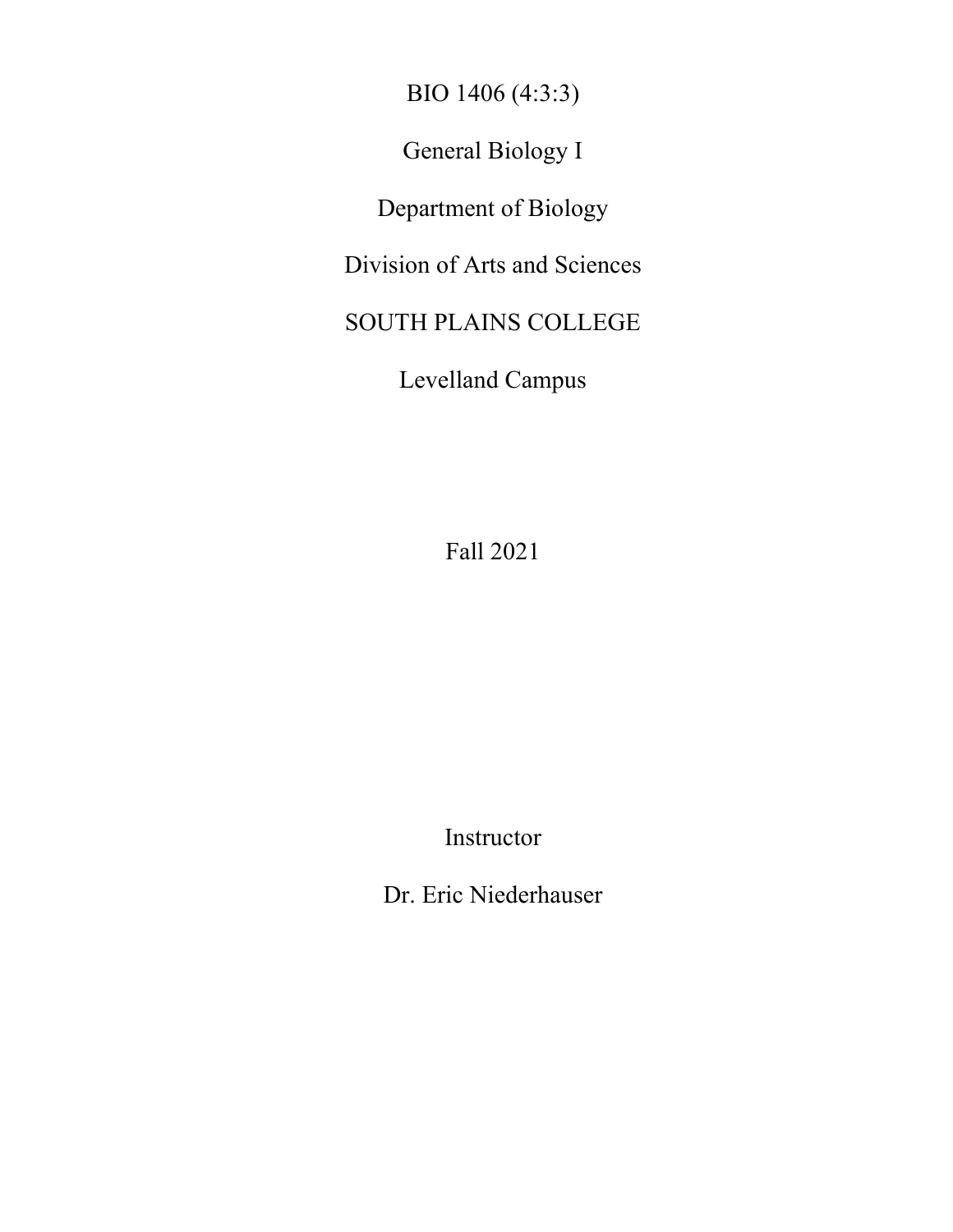# **Course Information Biology I for Science Majors (BIOL 1406) Fall 2021**

**Instructor:** Dr. Eric Niederhauser Office: S81; Phone: 806 716-2321; Email: eniederhauser@southplainscollege.edu Office Hours: Monday: 9:30 – Noon, 2:30 – 3:30 Tuesday: 8:30 – Noon Friday: 9:00 – 11:00

**Course Description:** This course focuses on fundamental principles of living organisms including the chemistry of life, cell and molecular biology, genetics and evolution. This is the first semester of an integrated course for majors in biological sciences and related studies, including the medical disciplines.

### **Course Implementation:**

PREREQUISITE: None. CREDIT: Four semester hours RECOMMENDED TEXT: Campbell *Biology*, 12th Ed. by Urry et.al. Others ARE acceptable. REQUIRED LAB MANUAL: *Biology for Science Majors I & II, Lab Manual*, by South Plains College Biology Department (Available only at the SPC bookstore)

**Blackboard:** Grades, course information, lectures, links etc. will be available on Blackboard, accessed through https://southplainscollege.blackboard.com. You are responsible for checking Blackboard regularly. You can always see your current grade on Blackboard

**Email:** I may send emails to your SPC email address periodically throughout the semester. You are responsible for any information that is sent to your SPC email by me or the college, so please check it regularly.

### **Grading**

EXAMS: There will be four exams given during the semester covering both lecture and lab. The exams will be multiple choice, true or false, fill-in-the blank, short answer and essay questions. The final exam will be comprehensive.

Do not miss exams. If you know in advance that you will be absent on an exam date, notify the instructor ahead of time. It MAY be possible to take the exam at an alternate time. If you miss an exam and do not contact me within 24 hours, I will not consider a makeup exam. Failure to notify me will result in a zero for the exam.

IN-CLASS QUIZZES: There will be quizzes at the beginning of most classes that will address the previous lecture and lab. If you are late for class your quiz grade will suffer. There will be no in-class quiz makeups but at least three of the lowest in-class quiz grades will be dropped. Students with 4 or more absences and/or tardies will NOT have the lowest quiz grades dropped. Quizzes will use a remote clicker system.

ASSIGNMENTS: Graded assignments may be assigned. I will not accept them late.

LAB GRADES: Lab material is incorporated into Exams, Quizzes/Assignments. Credit will be given for attendance (which is required). There are no lab makeups.

### GRADING SUMMARY

| <b>Grade Type</b>          | <b>Percentage of Grade</b> |
|----------------------------|----------------------------|
| Exams                      | 70 %                       |
| In-Class Quizzes           | $20\%$                     |
| Lab Attendance/Assignments | 10%                        |

*Grading scale:* Final semester average  $90-100 = A$ ;  $80-89 = B$ ;  $70-79 = C$ ;  $60-69 = D$ ;  $60 = F$ . *Last Day to Drop the Course*: Dec 2, 2021

**This course must be completed with a grade of C or better for the student to take General Biology II (Biology 1407) at South Plains College.**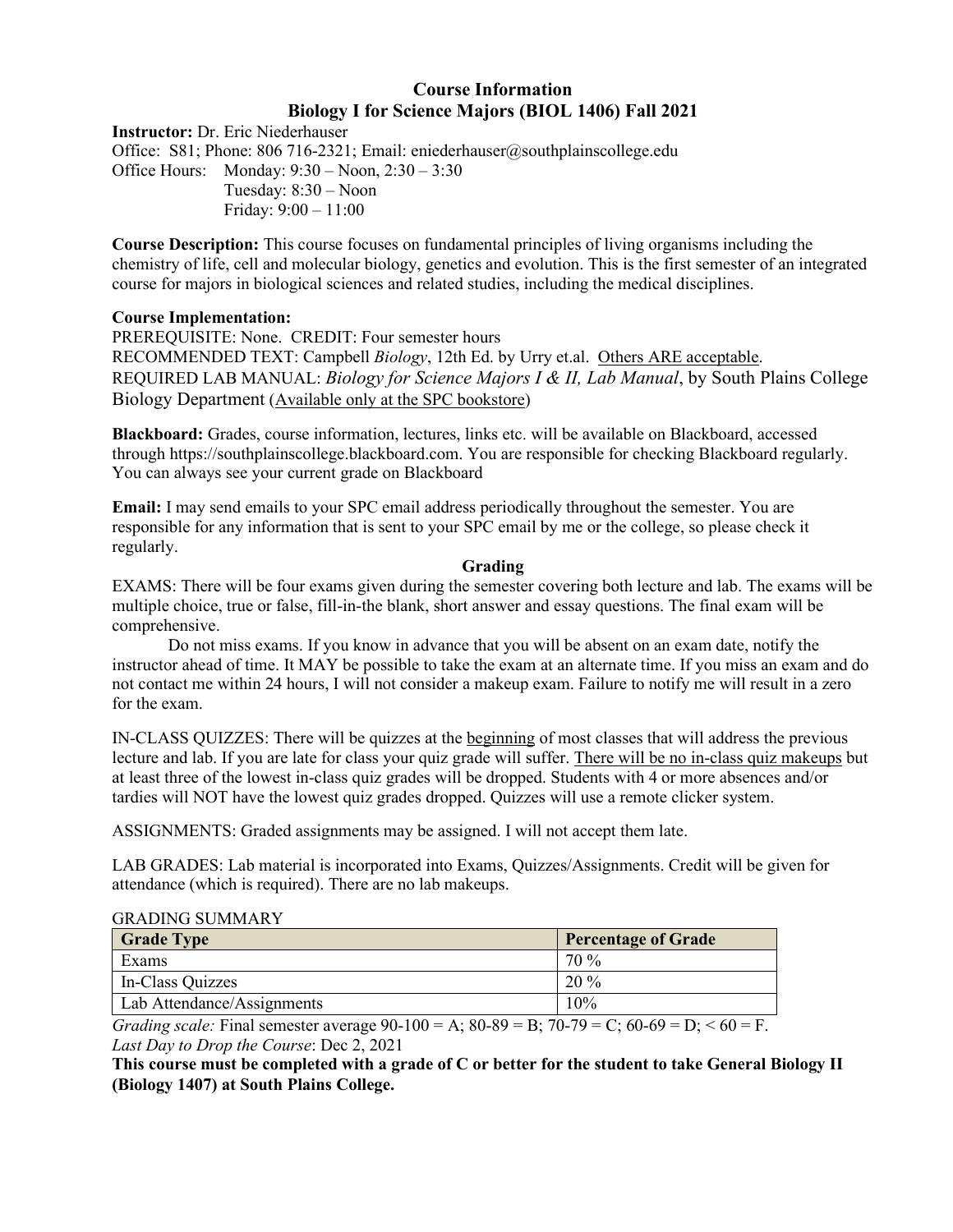## **Policies, Procedures and Rules**

This course will be conducted according to the policies and procedures of the South Plains College Student Handbook and General Catalog.

**General Attendance Policy:** Punctual and regular class attendance is mandatory. Students are responsible for all class work covered during absences from class, even in cases in which the absence was unavoidable. When situations such as illness, weather, an official college trip, or a death in the family causes one absence, it is polite but not necessary to let the instructor know.

When absences become excessive and, in the opinion of the instructor, minimum course objectives cannot be met, the student will be withdrawn from the course. Any student with 5 absences or tardies (to lecture and/or lab), or 4 consecutive absences will be withdrawn from the class.

Once a week, class meetings consist of lecture period AND a lab period; consequently, being absent from either class OR LAB will count as an absence.

If something extraordinary arises during the semester, I will certainly take this into consideration and some exception to the attendance policy may be made. If you intend to withdraw from the course, please see me and officially withdraw. Do not just stop coming to class. Please meet with the instructor should problems arise.

A student who does not attend a class by the 12th day of classes will automatically be deleted from the class rolls.

COVID 19: If you are experiencing any of the following symptoms, please do not attend class and either seek medical attention or get tested for COVID-19.

- Cough, shortness of breath, difficulty breathing
- Fever or chills
- Muscles or body aches
- Vomiting or diarrhea
- New loss of taste and smell

To be excused from attendance requirements, please also notify DeEtte Edens, BSN, RN, Associate Director of Health & Wellness, at dedens@southplainscollege.edu or 806-716-2376.

**Tardy Policy:** Arriving to class late is disruptive. If you are late, please come in quickly and quietly take your seat. A student who is consistently tardy will be withdrawn from the class. If you are late please see the instructor after class to ensure you were noted as present. See me if there is a problem or if you know you will be late. Barring emergency, there is no excuse for being tardy to lab. I you are late for lab you will lose participation credit for the lab.

**Classroom Conduct:** To create an effective learning environment, respect must be shown to your fellow students and to the instructor. Disruptive and disrespectful behavior will not be tolerated. Disruptive and disrespectful behavior includes:

- o Cell phone use. **All cell phones and other electronic devices should be turned OFF inside the classrooms - both lecture and lab. Cell phones should not be in view at any time. If your cell phone rings or buzzes, is being used during class for text messaging, or if you get up from class to answer a phone call, a zero will be given for the day's quiz.**
- o Use of other electronic devices including laptops. Research shows that taking notes by hand is more effective. I reserve the right to allow laptop use on an individual basis.
- o Leaving class during lecture. **If you will need to leave early let me know.**
- o Sleeping in class or lab.
- o Eating in lab. Discrete food consumption in lecture is tolerated.
- o Failure to follow general instructions.
- o Talking out of turn, cursing, etc.

**You will receive a zero for the day's quiz for disruptive behavior** and may be asked to leave the classroom. If the poor behavior is deemed excessive the student may be withdrawn from the course.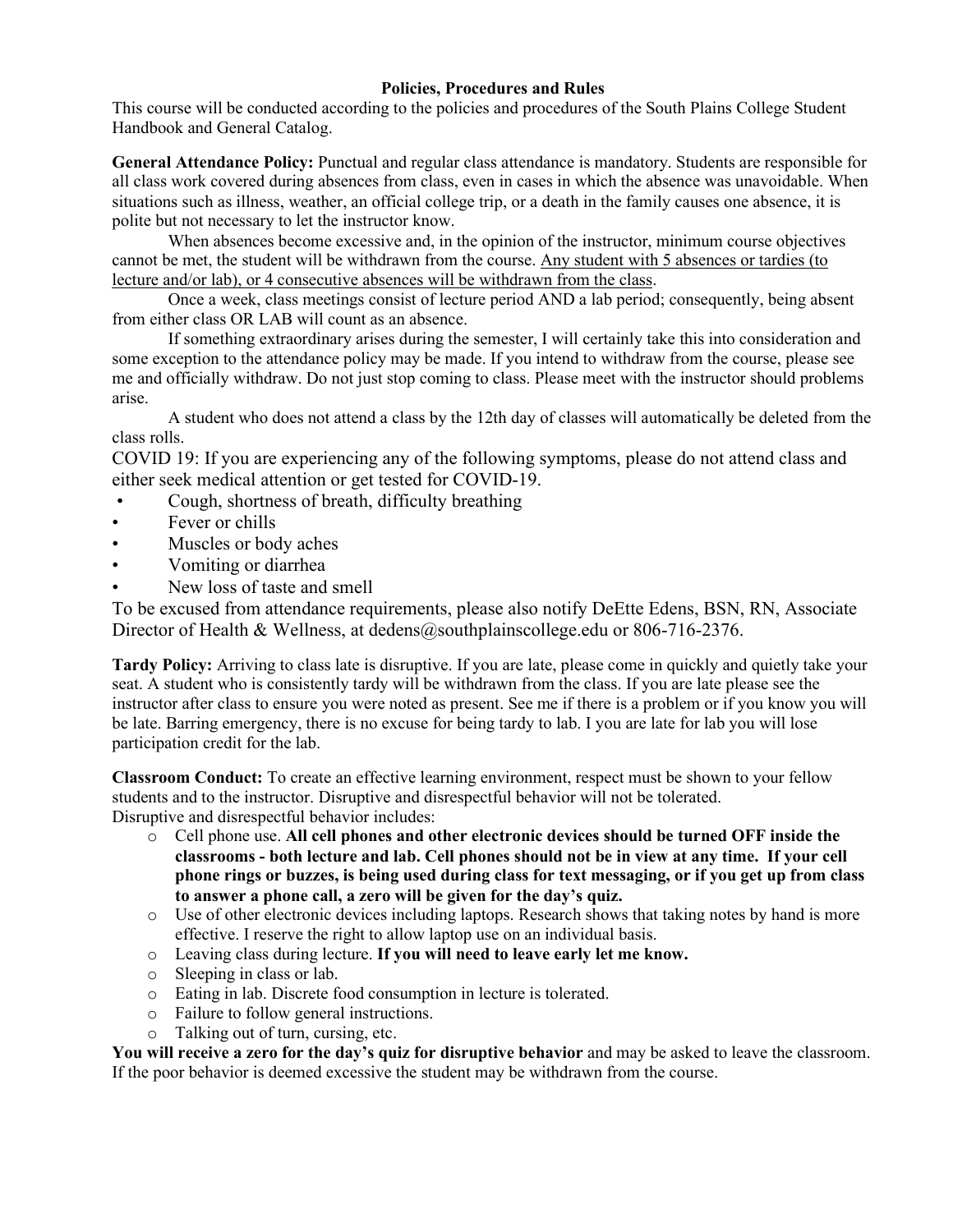**Academic Integrity:** The attempt of any student to cheat or present as her/his own any work, which she/he has not honestly performed is regarded by the faculty and administration as a most serious offense and renders the offender liable to serious consequences, possibly suspension.

Examples of cheating and dishonesty include (but are not limited to): plagiarism, illegal possession of examinations, the use of unauthorized notes during an examination or quiz, obtaining information during an exam from the textbook or from the exam paper of another student, assisting others to cheat, alteration of grade records, illegal entry or unauthorized presence in an office.

**Students with disabilities,** including but not limited to physical, psychiatric, or learning disabilities, who wish to request accommodations in this class should notify the Disability Services Office early in the semester so that the appropriate arrangements may be made. In accordance with federal law, a student requesting accommodations must provide acceptable documentation of his/her disability to the Disability Services Office. For more information, call or visit the Disability Services Office at Levelland (Student Health & Wellness Office) 806-716-2577, Reese Center (Building 8) 806-716-4675, or Plainview Center (Main Office) 806-716- 4302 or 806-296-9611.

**Privacy:** The federal law guaranteeing student privacy is the policy of this professor as well as that of SPC. This means that I will not discuss your grade with anyone other than you. I will NOT discuss your grade with your parents, guardians, friends, etc.

**Lab Safety:** Each student will be informed/trained on the "Chemical Hygiene Plan (CHP) for Laboratories at South Plains College" during the first week of the semester. Each student will be required to acknowledge receipt of this information and be required to follow all procedures outlined by the instructor and/or staff of South Plains College.

**Material Safety Data Sheets (MSDS):** These data sheets detail any potential hazards which may be incurred while utilizing various chemicals in the laboratory. The MSDS notebook is located in room 146 of the science building. All students are encouraged to read about the chemicals used in the lab in the MSDS notebook. Please ask the instructor if you need assistance.

**Non-Discrimination Statement:** South Plains College does not discriminate on the basis of race, color, national origin, sex, disability or age in its programs and activities. The following person has been designated to handle inquiries regarding the non-discrimination policies: Vice President for Student Affairs, South Plains College, 1401 College Avenue, Box 5, Levelland, TX 79336. Phone number 806-716-2360.

**Campus Concealed Carry** - South Plains College permits the lawful carry of concealed handguns in accordance with Texas state law, and Texas Senate Bill 11. Individuals possessing a valid License to Carry permit, or the formerly issued Concealed Handgun License, may carry a concealed handgun at all campus locations except for the following.

• Natatorium

For a complete list of campus carry exclusions zones by event, please visit http://www.southplainscollege.edu/campuscarry.php

**Resources for help:** My goal is your success. If you have any questions or concerns, ASK ME! Please! Anything that affects your performance as a student is important to me and South Plains College. We will do everything we can to support you and help you succeed.

Specific places to seek help depend on the factors that are affecting your performance:

ACADEMIC: Instructor, Tutors, Learning Center - 3<sup>rd</sup> floor library building.

PERSONAL: Health & Wellness Center (8 free counseling appointments per year).

HEALTH: Student Health Clinic (free for students with 6 or more credit hours).